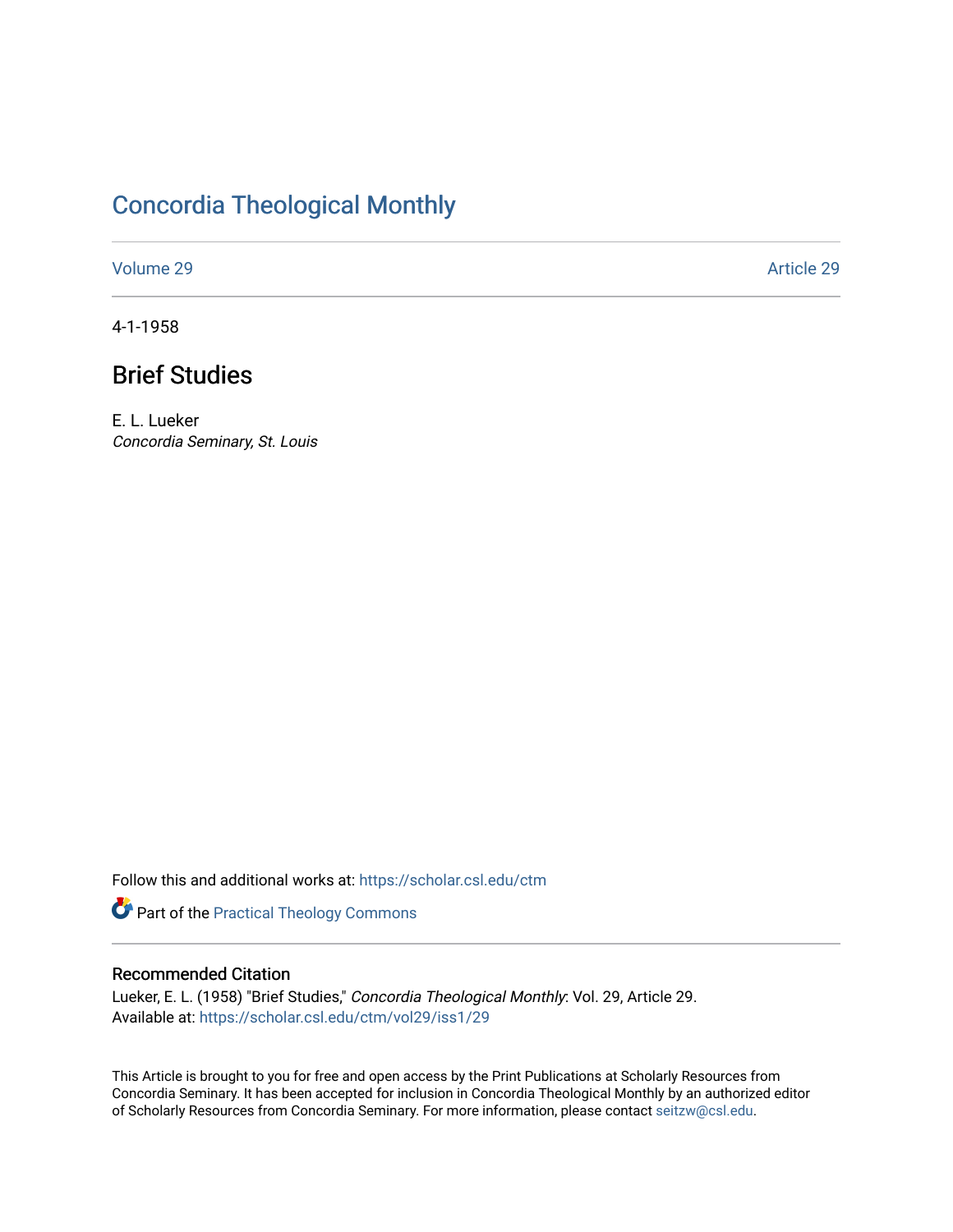# BRIEF STUDIES

#### THE VICE-PRESIDENT OF INDIA ANALYZES EAST AND WEST

A Study on the basis of Sarvepalli Radhakrishnan, *East and West* (New York: Harper and Bros., 1956).

Sarvepalli Radhakrishnan is respected as a scholar both in the East and in the West. He has had a long career at Oxford and Benares Hindu University. At the present time he is vice-president of India.

la bis Beatty Lectures, delivered at McGill University, October, 1954, Radhakrishnan seeks to find *rapprochement* between East and West. The first lecture dealt with the spirit of Indian culture; the second treated Western culture and evaluated the contributions of Greece, Macedon, Rome, Egypt, Christianity, Islam, Crusades, Scholasticism, the Renaissance, the Reformation, the rise of natural sciences, and modem philosophy; the third dealt with problems faced by the East and West.

According to a long view, Radhakrishnan held, there is not an Eastern view different from a Western view. He seeks to demonstrate this by tracing the history of man through a long evolutionary period and showing common denominators. Yet "culture is not the superstructure of the material means of production as the Marxists believe," but "the social institutions, economic arrangements, and scientific beliefs **are all** bound together by certain ideals, by which men overcome the dualism of their nature, the animal and the human, instinct and intellect, individual and society" (17). The ideals are sought in the religions and philosophies of the cultures.

The Vedic culture, of which only a few aspects can be given here, is described with special sympathy. In opposition to logical positivism it holds that the Real is infinite, ineffable, unreachable, unaffected br conditions of space and time. "Beliefs, opinions, dogmas belong to the contingent order and are variable and changing while truth is **eremal and** changeless" (25). All that exists or has existed is only a partial showing forth of the Real. "The essential religious experience is not **a matter** of belief in a set of propositions but is a movement of the whole self to the daily challenge of actual human relations" (24).

Other religions and philosophies of the East and West are discussed in the light of the above method of thought.

369

Published by Scholarly Resources from Concordia Seminary, 1958

1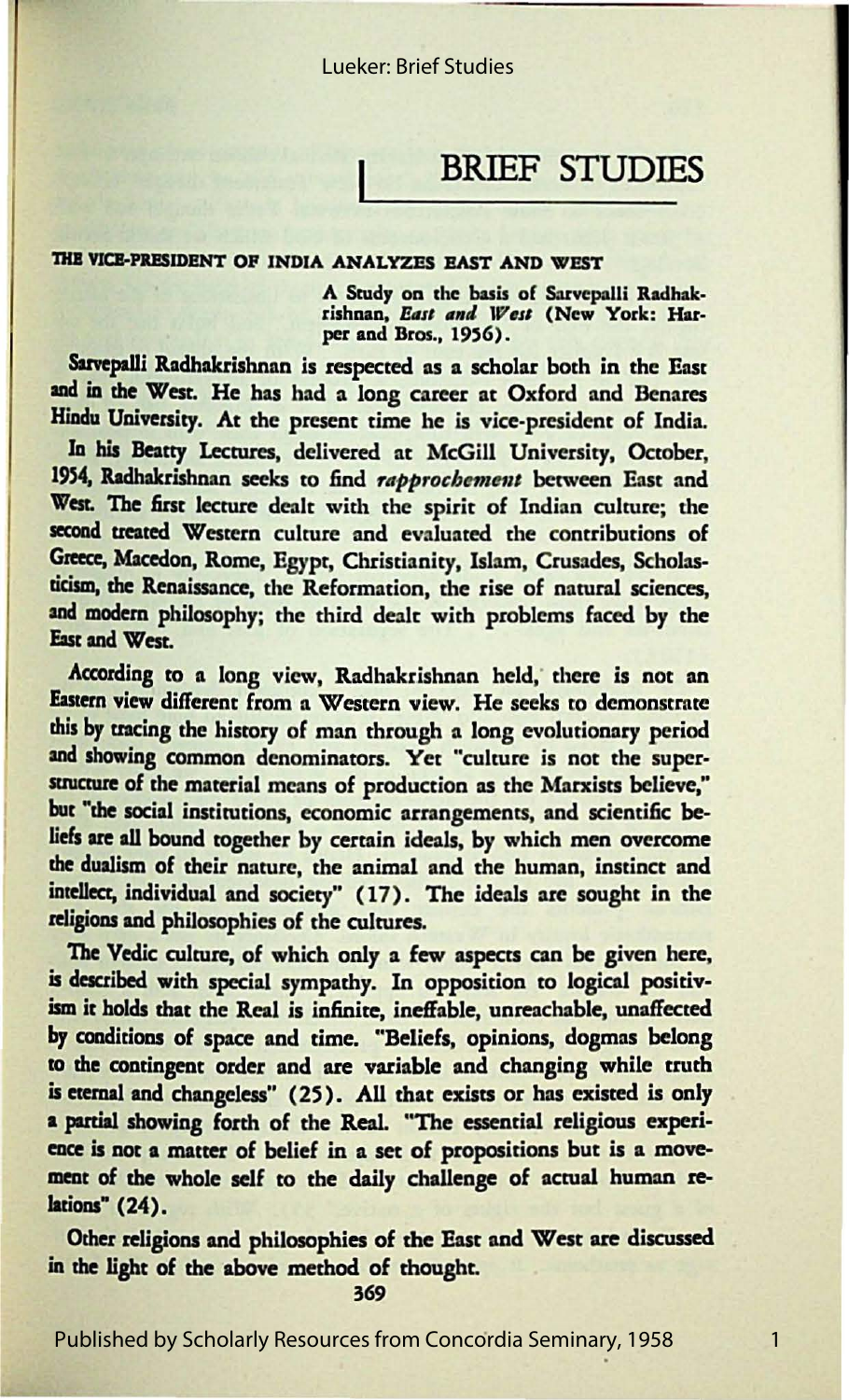### Concordia Theological Monthly, Vol. 29 [1958], Art. 29

#### 370 BRIEF STUDIES

In his treatment of Christianity Radhakrishnan attempts to show influences of Persia and India on New Testament thought. He especially seeks to show similarities between Vedic thought and words of Jesus. Jesus bad a consciousness of God which we should likewise develop.

In the last chapter the author points to limitations of the Marxist theory, the evil of "political parochialism," and holds that the cold war is a conflict for the soul of man. "With the spread of education and rise in people's demands, a process of liberalization, even in Communist countries, is inevitable. If it is impeded, like all totalitarian regimes, they will disappear through their own internal contradictions" (116). The spirit of man must govern technology. Hence there is need for religion not "of the dogmatic schools, not one of fanaticism that is afraid of the light but for a creative spiritual religion" (121).

In the conclusion Radhakrishnan states: "Especially in matters of religion we must understand the valuable work of the sages of other countries and ages. . . . The separation of East and West is over" (130f.).

Dr. Radhakrishnan seeks to find a common denominaror in the impasse between East and West. It is refreshing *to* note some of the problems faced by Western thinkers and stated against a background which includes the East as well as the West (e.g., "we suffer because of our emphasis on the achievements of mind and neglect of the values of spirit," 12). The author has a profound insight into Western philosophy as well as Eastern. Hence he strives to show similarities between the two and also indicate indebtedness. Dr. Radhakrishnan presents the culture and philosophy of the East with sympathetic loyalty in Western idiom. Certainly he has a deep grasp of the spiritual depths which went into the making of modem India and the Orient. He seeks to approach Christianity with a nobility derived from the most sublime basis which his orientation has to offer. This presages the time when the proclamation of convictions will no longer follow nationalistic lines but will be free for men everywhere. The Christian reader rejoices over some of the statements (e.g., "the attitude of the ordinary Hindu to the Christian religion is one of sympathetic understanding and appreciation. Christianity bas been with us from the second century A.D. It has not merely the rights of a guest but the rights of a native," 35). With regard to Luther Dr. Radhakrishnan states: "Luther looked upon the whole Latin heritage as anathema. It spelled worldliness and corruption. For Luther

2